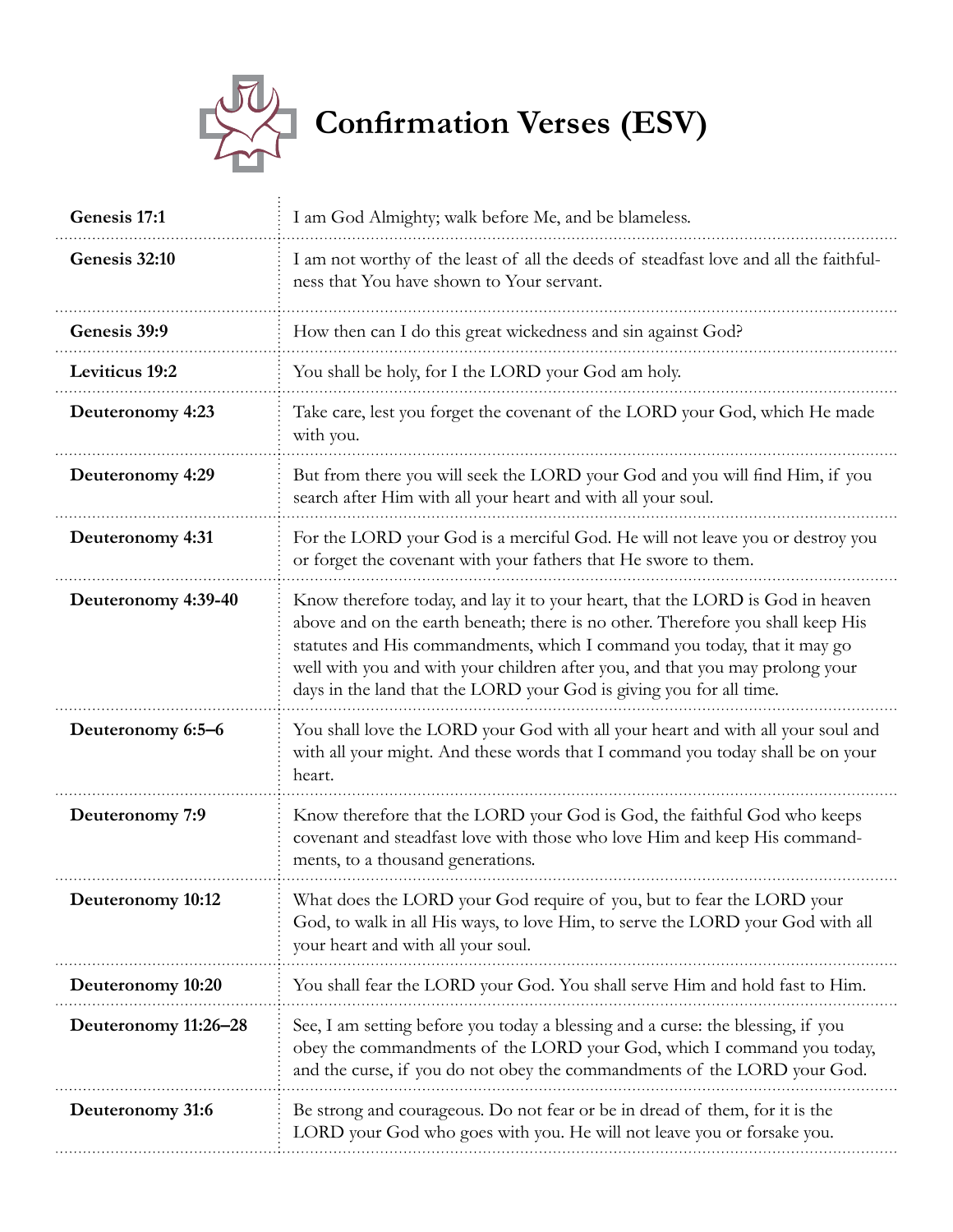| Joshua 1:5-6        | No man shall be able to stand before you all the days of your life. Just as I was<br>with Moses, so I will be with you. I will not leave you or forsake you. Be strong<br>and courageous.                                                                               |
|---------------------|-------------------------------------------------------------------------------------------------------------------------------------------------------------------------------------------------------------------------------------------------------------------------|
| Joshua 1:8          | This Book of the Law shall not depart from your mouth, but you shall medi-<br>tate on it day and night, so that you may be careful to do according to all that is<br>written in it. For then you will make your way prosperous, and then you will have<br>good success. |
| Joshua 1:9          | Have I not commanded you? Be strong and courageous. Do not be frightened,<br>and do not be dismayed, for the LORD your God is with you wherever you go.                                                                                                                 |
| <b>Joshua 22:29</b> | Far be it from us that we should rebel against the LORD and turn away this day<br>from following the LORD!                                                                                                                                                              |
| <b>Joshua 23:11</b> | Be very careful, therefore, to love the LORD your God.                                                                                                                                                                                                                  |
| <b>Joshua 24:14</b> | Fear the LORD and serve Him in sincerity and in faithfulness.                                                                                                                                                                                                           |
| <b>Joshua 24:15</b> | Choose this day whom you will serve.                                                                                                                                                                                                                                    |
| <b>Judges 13:12</b> | What is to be the child's manner of life, and what is his mission?                                                                                                                                                                                                      |
| <b>Judges 16:28</b> | Remember me and please strengthen me.                                                                                                                                                                                                                                   |
| 1 Samuel 7:12       | Till now the LORD has helped us.                                                                                                                                                                                                                                        |
| 1 Samuel 12:24      | Fear the LORD and serve Him faithfully with all your heart. For consider what<br>great things He has done for you.                                                                                                                                                      |
| 1 Samuel 16:7       | The LORD sees not as man sees: man looks on the outward appearance, but the<br>LORD looks on the heart.                                                                                                                                                                 |
| 2 Samuel 15:26      | Behold, here I am, let Him do to me what seems good to Him.                                                                                                                                                                                                             |
| 2 Samuel 22:31      | This God—His way is perfect; the word of the LORD proves true; He is a shield<br>for all those who take refuge in Him.                                                                                                                                                  |
| 2 Samuel 22:33      | God is my strong refuge and has made my way blameless                                                                                                                                                                                                                   |
| 1 Kings 8:57-58     | The LORD our God be with us, as He was with our fathers. May He not leave us<br>or forsake us, that He may incline our hearts to Him, to walk in all His ways and<br>to keep His commandments, His statutes, and His rules, which He commanded<br>our fathers.          |
| 1 Chronicles 16:11  | Seek the LORD and His strength; seek His presence continually!                                                                                                                                                                                                          |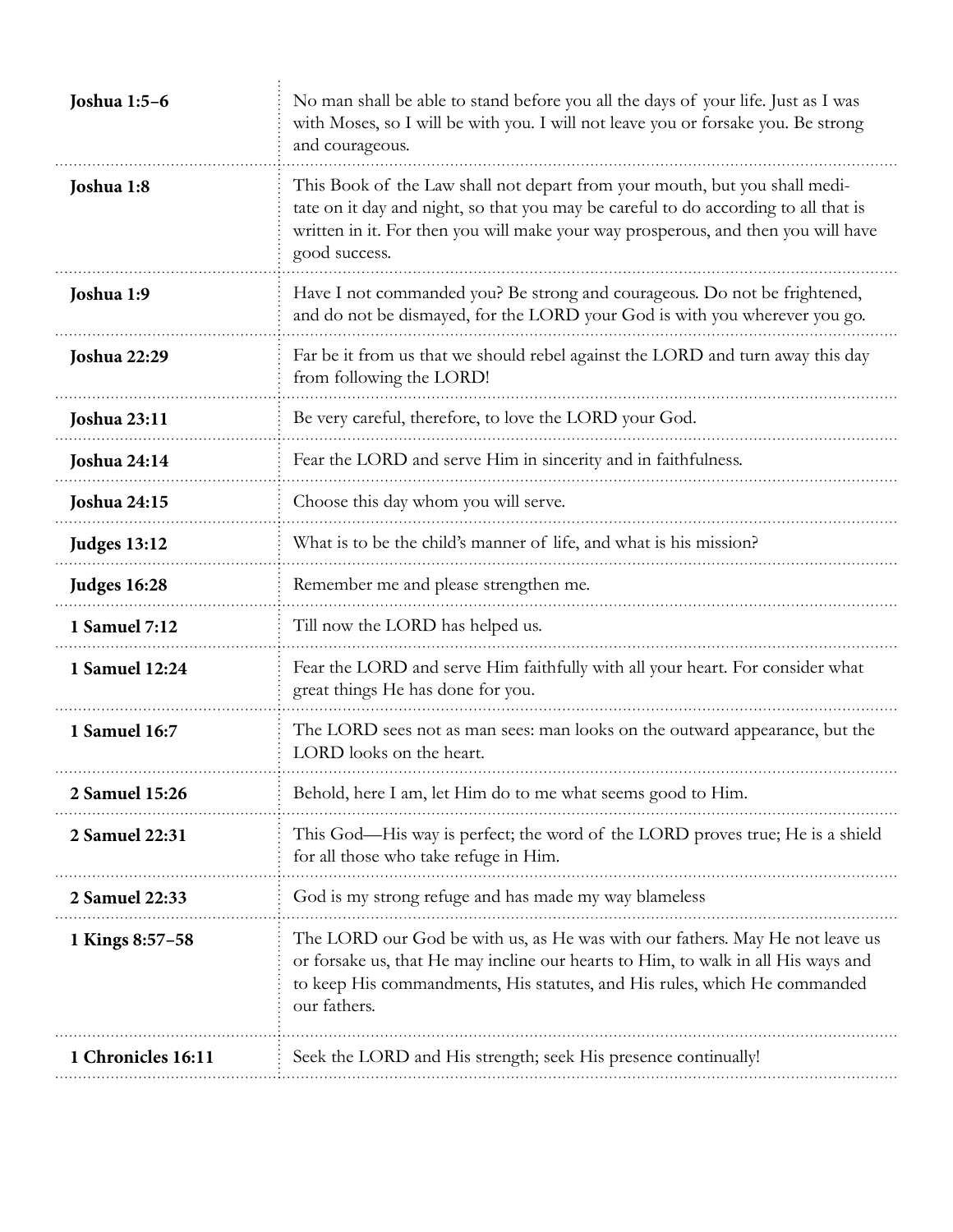| 1 Chronicles 28:9  | Know the God of your father and serve Him with a whole heart and with a<br>willing mind, for the LORD searches all hearts and understands every plan and<br>thought. If you seek Him, He will be found by you, but if you forsake Him, He<br>will cast you off forever.                       |
|--------------------|-----------------------------------------------------------------------------------------------------------------------------------------------------------------------------------------------------------------------------------------------------------------------------------------------|
| 1 Chronicles 29:5  | Who then will offer willingly, consecrating himself today to the LORD?                                                                                                                                                                                                                        |
| 2 Chronicles 13:10 | But as for us, the LORD is our God, and we have not forsaken Him.                                                                                                                                                                                                                             |
| 2 Chronicles 15:2  | The LORD is with you while you are with Him. If you seek Him, He will be<br>found by you, but if you forsake Him, He will forsake you.                                                                                                                                                        |
| Nehemiah 8:10      | This day is holy to our Lord. And do not be grieved, for the joy of the LORD is<br>your strength.                                                                                                                                                                                             |
| Nehemiah 13:31     | Remember me, O my God, for good.                                                                                                                                                                                                                                                              |
| <b>Job 28:28</b>   | Behold, the fear of the Lord, that is wisdom, and to turn away from evil is under-<br>standing.                                                                                                                                                                                               |
| Psalm $1:1-3$      | "Blessed is the man who walks not in the counsel of the wicked, nor stands in<br>the way of sinners, nor sits in the seat of scoffers; but his delight is in the law of<br>the LORD, and on His law he meditates day and night."                                                              |
| Psalm 1:6          | "For the LORD knows the way of the righteous, but the way of the wicked will<br>perish."                                                                                                                                                                                                      |
| Psalm 18:31-34     | "For who is God, but the LORD? And who is a rock, except our God?— the<br>God who equipped me with strength and made my way blameless. He made my<br>feet like the feet of a deer and set me secure on the heights. He trains my hands<br>for war, so that my arms can bend a bow of bronze." |
| Psalm 22:25        | "From You comes My praise in the great congregation; My vows I will perform<br>before those who fear Him."                                                                                                                                                                                    |
| <b>Psalm 23:1</b>  | The LORD is my shepherd; I shall not want.                                                                                                                                                                                                                                                    |
| Psalm 24:3-5       | "And who shall stand in His holy place? He who has clean hands and a pure<br>heart, who does not lift up his soul to what is false and does not swear deceitfully.<br>He will receive blessing from the LORD and righteousness from the God of his<br>salvation."                             |
| Psalm 25:2-3       | "O my God, in You I trust; let me not be put to shame; let not my enemies exult<br>over me. Indeed, none who wait for You shall be put to shame."                                                                                                                                             |
| <b>Psalm 25:5</b>  | "Lead me in Your truth and teach me, for You are the God of my salvation; for<br>You I wait all the day long."                                                                                                                                                                                |
| Psalm 25:10        | "All the paths of the LORD are steadfast love and faithfulness, for those who<br>keep His covenant and His testimonies."                                                                                                                                                                      |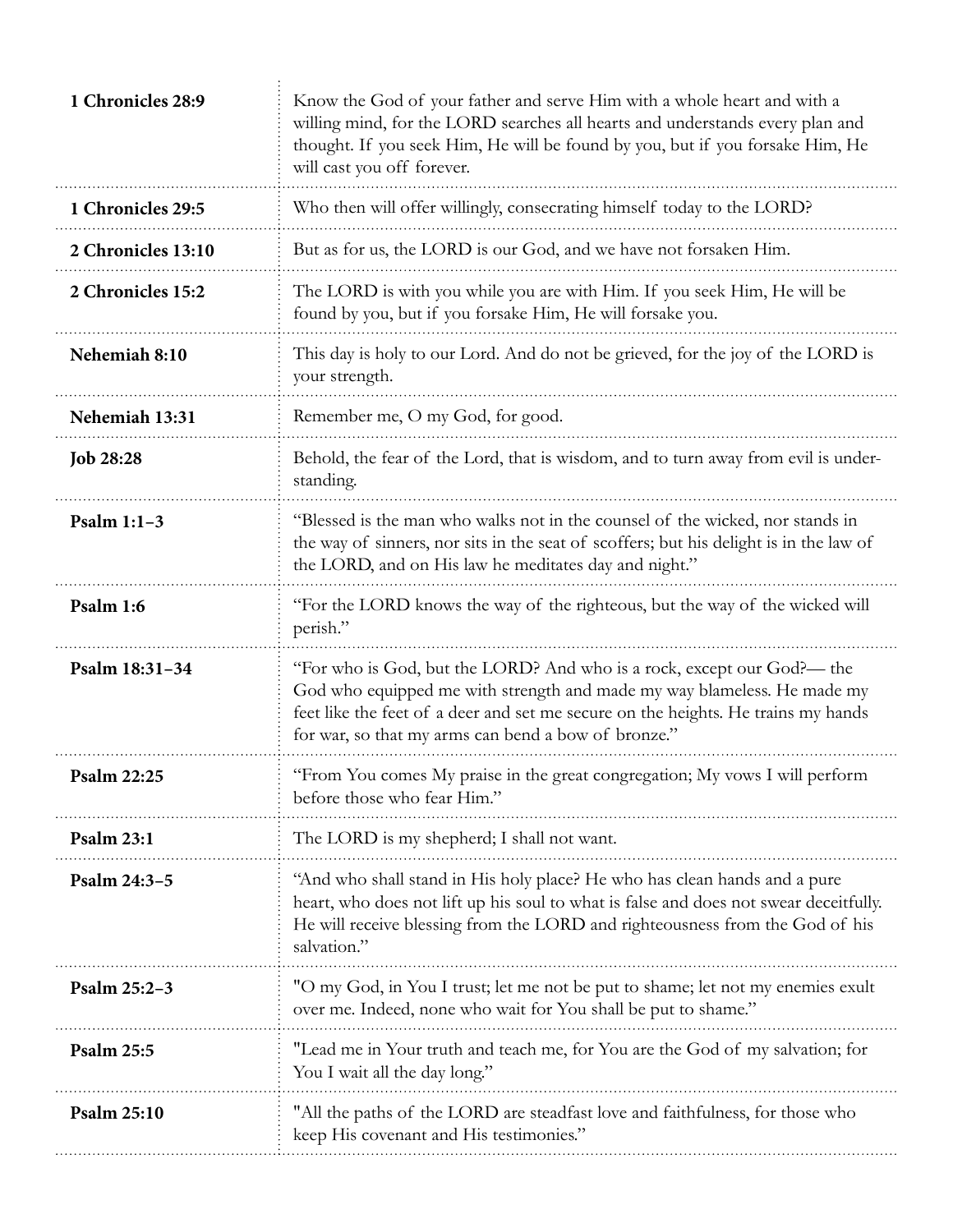| <b>Psalm 27:1</b>  | The LORD is my light and my salvation; whom shall I fear? The LORD is the<br>stronghold of my life; of whom shall I be afraid?                                                                                                                                                                   |
|--------------------|--------------------------------------------------------------------------------------------------------------------------------------------------------------------------------------------------------------------------------------------------------------------------------------------------|
| Psalm 31:14        | "I trust in You, O LORD; I say, 'You are my God.""                                                                                                                                                                                                                                               |
| <b>Psalm 34:8</b>  | "Oh, taste and see that the LORD is good! Blessed is the man who takes refuge<br>in Him!"                                                                                                                                                                                                        |
| <b>Psalm 37:4</b>  | "Delight yourself in the LORD, and He will give you the desires of your heart."                                                                                                                                                                                                                  |
| <b>Psalm 37:28</b> | "For the LORD loves justice; He will not forsake His saints. They are preserved<br>forever, but the children of the wicked shall be cut off."                                                                                                                                                    |
| Psalm 37:37        | "Mark the blameless and behold the upright, for there is a future for the man of<br>peace."                                                                                                                                                                                                      |
| <b>Psalm 40:8</b>  | "I delight to do Your will, O my God; Your law is within my heart."                                                                                                                                                                                                                              |
| <b>Psalm 43:3</b>  | "Send out Your light and Your truth; let them lead me; let them bring me to Your<br>holy hill and to Your dwelling!"                                                                                                                                                                             |
| <b>Psalm 46:1</b>  | God is our refuge and strength, a very present help in trouble.                                                                                                                                                                                                                                  |
| <b>Psalm 50:14</b> | "Offer to God a sacrifice of thanksgiving, and perform your vows to the Most<br>High."                                                                                                                                                                                                           |
| Psalm 51:10        | "Create in me a clean heart, O God, and renew a right spirit within me."                                                                                                                                                                                                                         |
| <b>Psalm 55:22</b> | Cast your burden on the LORD, and he will sustain you; he will never permit the<br>righteous to be moved.                                                                                                                                                                                        |
| Psalm 62:1-2       | "For God alone my soul waits in silence; from Him comes my salvation. He only<br>is my rock and my salvation, my fortress."                                                                                                                                                                      |
| <b>Psalm 71:5</b>  | "For You, O Lord, are my hope, my trust, O LORD, from my youth."                                                                                                                                                                                                                                 |
| <b>Psalm 73:28</b> | "But for me it is good to be near God; I have made the Lord GOD my refuge,<br>that I may tell of all Your works."                                                                                                                                                                                |
| <b>Psalm 86:11</b> | "Teach me Your way, O LORD, that I may walk in Your truth; unite my heart to<br>fear Your name."                                                                                                                                                                                                 |
| Psalm 103:1-4      | "Bless the LORD, O my soul, and all that is within me, bless His holy name!<br>Bless the LORD, O my soul, and forget not all His benefits, who forgives all your<br>iniquity, who heals all your diseases, who redeems your life from the pit, who<br>crowns you with steadfast love and mercy." |
| Psalm 103:17-18    | "But the steadfast love of the LORD is from everlasting to everlasting on those<br>who fear Him, and His righteousness to children's children, to those who keep<br>His covenant and remember to do His commandments."                                                                           |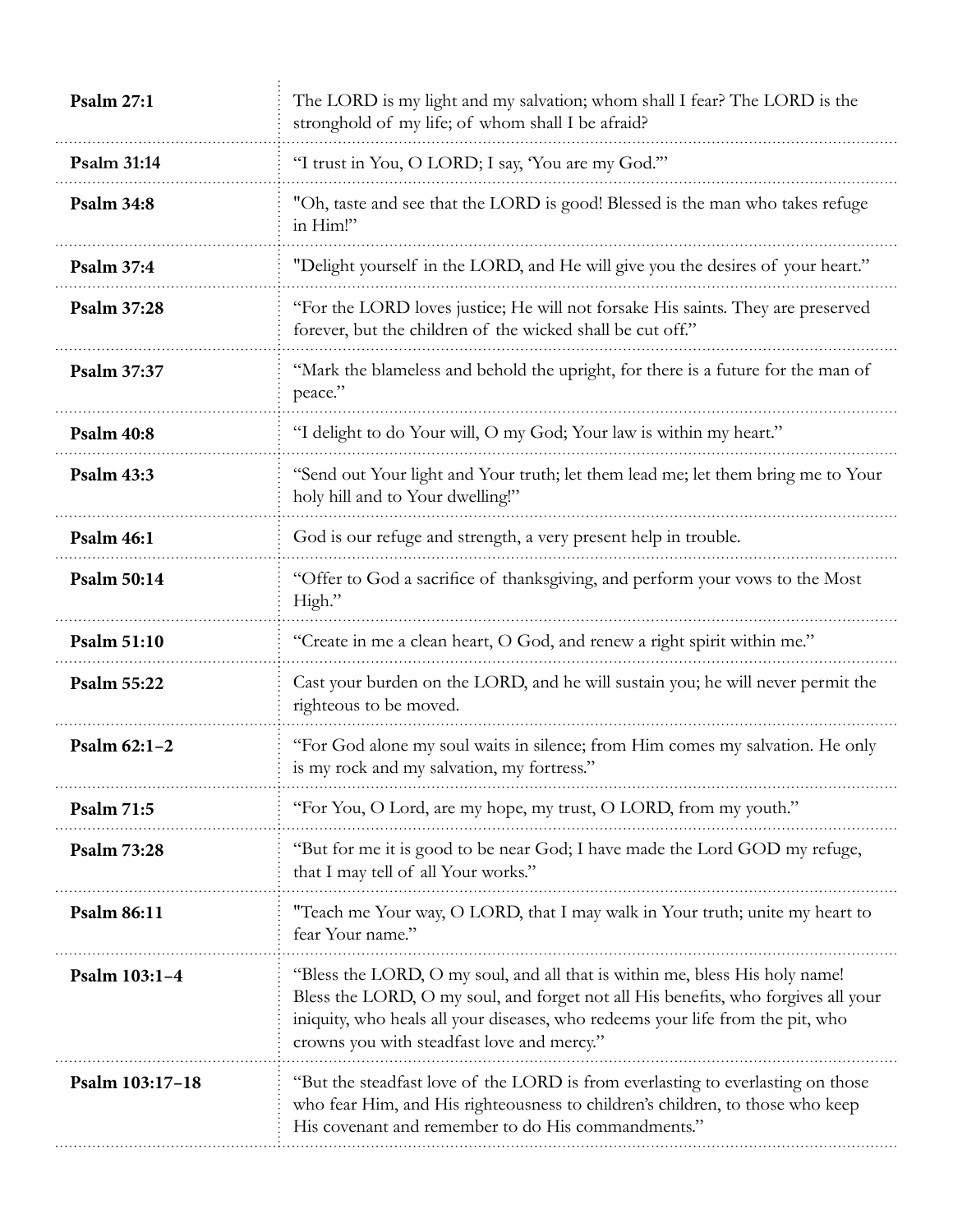| Psalm 106:1        | "Praise the LORD! Oh give thanks to the LORD, for He is good, for His stead-<br>fast love endures forever!"                                                                                           |
|--------------------|-------------------------------------------------------------------------------------------------------------------------------------------------------------------------------------------------------|
| Psalm 111:10       | "The fear of the LORD is the beginning of wisdom; all those who practice it<br>have a good understanding. His praise endures forever!"                                                                |
| Psalm 116:12       | "What shall I render to the LORD for all His benefits to me?"                                                                                                                                         |
| <b>Psalm 119:9</b> | "How can a young man keep his way pure? By guarding it according to Your<br>word."                                                                                                                    |
| Psalm 119:33       | "Teach me, O LORD, the way of Your statutes; and I will keep it to the end."                                                                                                                          |
| Psalm 119:105      | "Your word is a lamp to my feet and a light to my path."                                                                                                                                              |
| Psalm 119:165      | Great peace have those who love Your law.                                                                                                                                                             |
| Psalm 139:23-24    | "Search me, O God, and know my heart! Try me and know my thoughts! And<br>see if there be any grievous way in me, and lead me in the way everlasting!"                                                |
| Psalm 143:10       | "Teach me to do Your will, for You are my God!"                                                                                                                                                       |
| Proverbs 2:6-7     | "For the LORD gives wisdom; from His mouth come knowledge and under-<br>standing; He stores up sound wisdom for the upright; He is a shield to those who<br>walk in integrity."                       |
| Proverbs 3:1       | "Do not forget my teaching, but let your heart keep my commandments."                                                                                                                                 |
| Proverbs 3:5-6     | "Trust in the LORD with all your heart, and do not lean on your own under-<br>standing. In all your ways acknowledge Him, and He will make straight your<br>paths."                                   |
| Proverbs 3:7       | "Be not wise in your own eyes; fear the LORD, and turn away from evil."                                                                                                                               |
| Proverbs 4:13      | "Keep hold of instruction; do not let go; guard her, for she is your life."                                                                                                                           |
| Proverbs 4:18-19   | "The path of the righteous is like the light of dawn, which shines brighter and<br>brighter until full day. The way of the wicked is like deep darkness; they do not<br>know over what they stumble." |
| Proverbs 4:23      | "Keep your heart with all vigilance, for from it flow the springs of life."                                                                                                                           |
| Proverbs 4:27      | "Do not swerve to the right or to the left; turn your foot away from evil."                                                                                                                           |
| Proverbs 8:17      | I love them that love me; and those that seek me early shall find me.                                                                                                                                 |
| Proverbs 11:19     | "Whoever is steadfast in righteousness will live, but he who pursues evil will die."                                                                                                                  |
| Proverbs 12:28     | "In the path of righteousness is life, and in its pathway there is no death."                                                                                                                         |
| Proverbs 13:9      | "The light of the righteous rejoices, but the lamp of the wicked will be put out."                                                                                                                    |
|                    |                                                                                                                                                                                                       |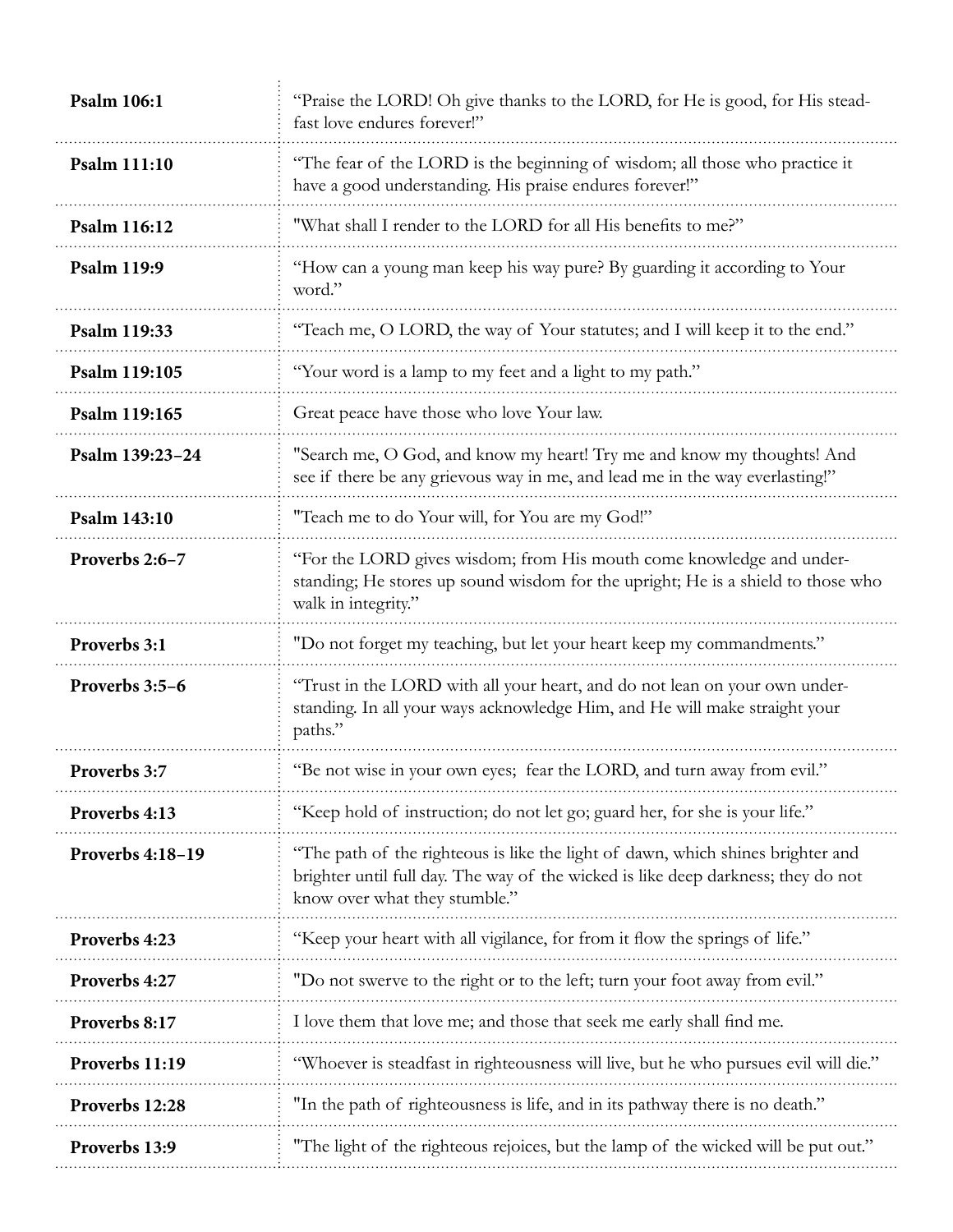| Proverbs 13:13           | "Whoever despises the word brings destruction on himself, but he who reveres<br>the commandment will be rewarded."                                                                                                                                                                                                                               |
|--------------------------|--------------------------------------------------------------------------------------------------------------------------------------------------------------------------------------------------------------------------------------------------------------------------------------------------------------------------------------------------|
| Proverbs 14:27           | "The fear of the LORD is a fountain of life, that one may turn away from the<br>snares of death."                                                                                                                                                                                                                                                |
| Proverbs 15:9            | "The way of the wicked is an abomination to the LORD, but He loves him who<br>pursues righteousness."                                                                                                                                                                                                                                            |
| Proverbs 23:17           | "Let not your heart envy sinners, but continue in the fear of the LORD all the<br>$day$ ."                                                                                                                                                                                                                                                       |
| Proverbs 23:26           | "My son, give me your heart, and let your eyes observe my ways."                                                                                                                                                                                                                                                                                 |
| Ecclesiastes 11:9        | Rejoice, O young man, in your youth, and let your heart cheer you in the days of<br>your youth. Walk in the ways of your heart and the sight of your eyes. But know<br>that for all these things God will bring you into judgment.                                                                                                               |
| <b>Ecclesiastes 12:1</b> | Remember also your Creator in the days of your youth, before the evil days come<br>and the years draw near of which you will say, "I have no pleasure in them."                                                                                                                                                                                  |
| Ecclesiastes 12:13-14    | The end of the matter; all has been heard. Fear God and keep His command-<br>ments, for this is the whole duty of man. For God will bring every deed into<br>judgment, with every secret thing, whether good or evil.                                                                                                                            |
| Isaiah 40:29-31          | "He gives power to the faint, and to him who has no might He increases<br>strength. Even youths shall faint and be weary, and young men shall fall exhaust-<br>ed; but they who wait for the LORD shall renew their strength; they shall mount<br>up with wings like eagles; they shall run and not be weary; they shall walk and not<br>faint." |
| <b>Isaiah 41:10</b>      | "Fear not, for I am with you; be not dismayed, for I am your God; I will<br>strengthen you, I will help you, I will uphold you with My righteous right hand."                                                                                                                                                                                    |
| Isaiah 43:1              | "Fear not, for I have redeemed you; I have called you by name, you are Mine."                                                                                                                                                                                                                                                                    |
| Jeremiah 29:11           | For I know the plans I have for you, declares the LORD, plans for welfare and<br>not for evil, to give you a future and a hope.                                                                                                                                                                                                                  |
| <b>Lamentations 3:24</b> | ""The LORD is my portion," says my soul, "therefore I will hope in Him.""                                                                                                                                                                                                                                                                        |
| Micah 6:8                | "He has told you, O man, what is good; and what does the LORD require of you<br>but to do justice, and to love kindness, and to walk humbly with your God?"                                                                                                                                                                                      |
| Habakkuk 3:18-19         | "I will rejoice in the LORD; I will take joy in the God of my salvation. GOD, the<br>Lord, is my strength."                                                                                                                                                                                                                                      |
| <b>Matthew 5:6</b>       | Blessed are those who hunger and thirst for righteousness, for they shall be satis-<br>fied.                                                                                                                                                                                                                                                     |
| <b>Matthew 5:8</b>       | "Blessed are the pure in heart, for they shall see God.                                                                                                                                                                                                                                                                                          |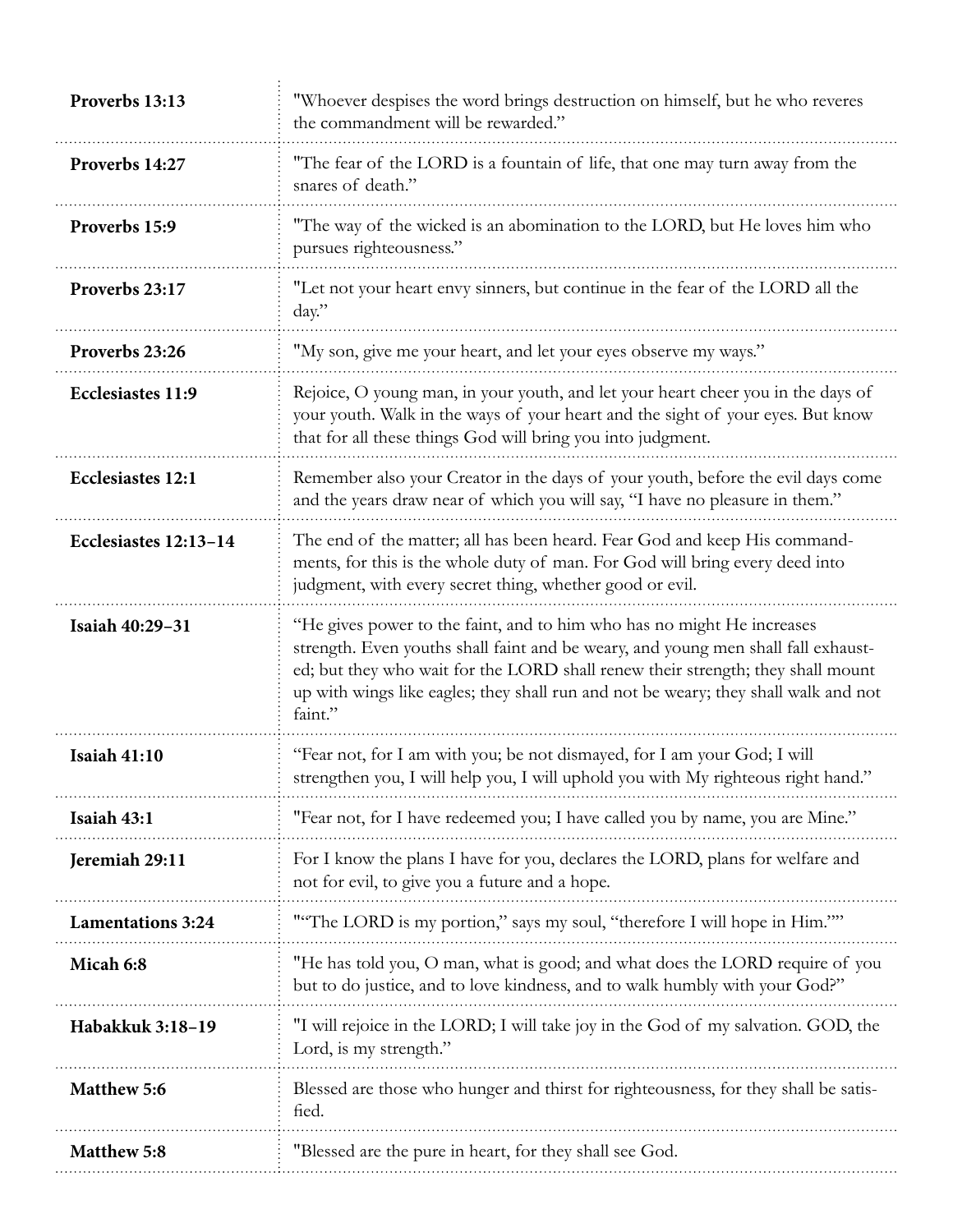| Matthew 5:16            | Let your light shine before others, so that they may see your good works and give<br>glory to your Father who is in heaven.                                                                                                                      |
|-------------------------|--------------------------------------------------------------------------------------------------------------------------------------------------------------------------------------------------------------------------------------------------|
| Matthew 6:20            | Lay up for yourselves treasures in heaven, where neither moth nor rust destroys<br>and where thieves do not break in and steal.                                                                                                                  |
| Matthew 6:33            | "But seek first the kingdom of God and His righteousness, and all these things<br>will be added to you.                                                                                                                                          |
| Matthew 7:7             | Ask, and it will be given to you; seek, and you will find; knock, and it will be<br>opened to you.                                                                                                                                               |
| <b>Matthew 7:13-14</b>  | Enter by the narrow gate. For the gate is wide and the way is easy that leads to<br>destruction, and those who enter by it are many. For the gate is narrow and the<br>way is hard that leads to life, and those who find it are few.            |
| Matthew 7:21            | Not everyone who says to Me, "Lord, Lord," will enter the kingdom of heaven,<br>but the one who does the will of My Father who is in heaven.                                                                                                     |
| Matthew 10:22           | The one who endures to the end will be saved.                                                                                                                                                                                                    |
| <b>Matthew 10:32-33</b> | Everyone who acknowledges Me before men, I also will acknowledge before My<br>Father who is in heaven, but whoever denies Me before men, I also will deny<br>before My Father who is in heaven.                                                  |
| <b>Matthew 11:28-30</b> | Come to Me, all who labor and are heavy laden, and I will give you rest. Take My<br>yoke upon you, and learn from Me, for I am gentle and lowly in heart, and you<br>will find rest for your souls. For My yoke is easy, and My burden is light. |
| Matthew 16:26           | For what will it profit a man if he gains the whole world and forfeits his soul? Or<br>what shall a man give in return for his soul?                                                                                                             |
| Matthew 19:17           | If you would enter life, keep the commandments.                                                                                                                                                                                                  |
| Matthew 24:4            | See that no one leads you astray.                                                                                                                                                                                                                |
| Matthew 25:23           | Well done, good and faithful servant. You have been faithful over a little; I will<br>set you over much. Enter into the joy of your master.                                                                                                      |
| Matthew 28:20           | Behold, I am with you always, to the end of the age.                                                                                                                                                                                             |
| Mark 13:37              | What I say to you I say to all: Stay awake.                                                                                                                                                                                                      |
| <b>Luke 1:50</b>        | His mercy is for those who fear Him from generation to generation.                                                                                                                                                                               |
| Luke 2:52               | Jesus increased in wisdom and in stature and in favor with God and man.                                                                                                                                                                          |
| <b>Luke 8:15</b>        | "As for that in the good soil, they are those who, hearing the word, hold it fast in<br>an honest and good heart, and bear fruit with patience.                                                                                                  |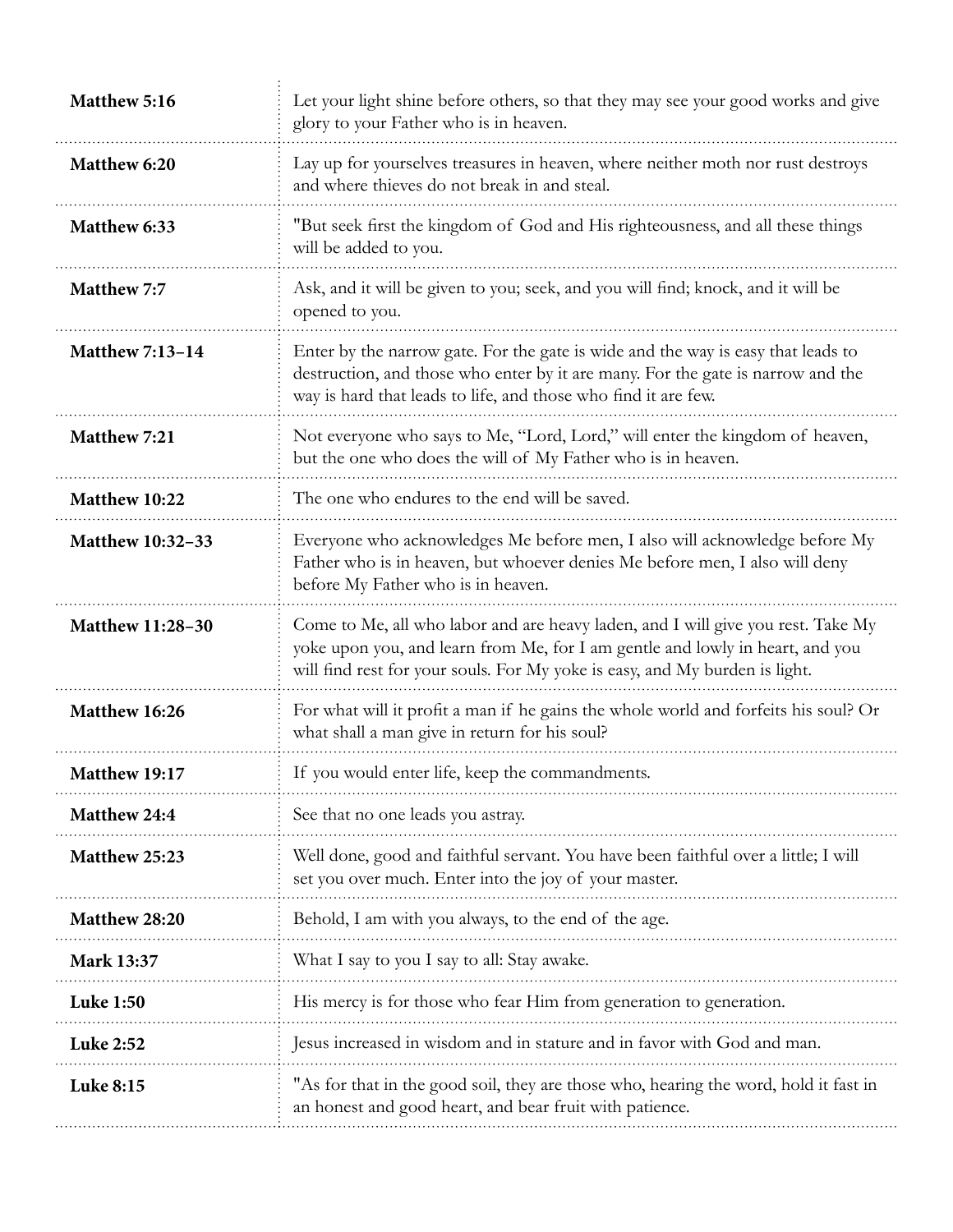| <b>Luke 10:42</b> | But one thing is necessary. Mary has chosen the good portion, which will not be<br>taken away from her.                                                                               |
|-------------------|---------------------------------------------------------------------------------------------------------------------------------------------------------------------------------------|
| Luke 11:28        | Blessed rather are those who hear the word of God and keep it!                                                                                                                        |
| Luke 12:48        | Everyone to whom much was given, of him much will be required, and from him<br>to whom they entrusted much, they will demand the more.                                                |
| Luke 16:10        | One who is faithful in a very little is also faithful in much, and one who is dis-<br>honest in a very little is also dishonest in much.                                              |
| Luke 17:33        | Whoever seeks to preserve his life will lose it, but whoever loses his life will keep<br>it.                                                                                          |
| Luke 21:36        | Stay awake at all times, praying that you may have strength to escape all these<br>things that are going to take place, and to stand before the Son of Man.                           |
| <b>John 1:12</b>  | But to all who did receive Him, who believed in His name, He gave the right to<br>become children of God.                                                                             |
| <b>John 1:16</b>  | And from His fullness we have all received, grace upon grace.                                                                                                                         |
| <b>John 1:17</b>  | Grace and truth came through Jesus Christ.                                                                                                                                            |
| <b>John 3:16</b>  | For God so loved the world, that He gave His only Son, that whoever believes in<br>Him should not perish but have eternal life.                                                       |
| <b>John 3:36</b>  | Whoever believes in the Son has eternal life; whoever does not obey the Son shall<br>not see life, but the wrath of God remains on him.                                               |
| <b>John 5:24</b>  | Whoever hears My word and believes Him who sent Me has eternal life. He does<br>not come into judgment, but has passed from death to life.                                            |
| <b>John 6:35</b>  | I am the bread of life; whoever comes to Me shall not hunger, and whoever be-<br>lieves in Me shall never thirst.                                                                     |
| <b>John 6:39</b>  | This is the will of Him who sent Me, that I should lose nothing of all that He<br>has given Me, but raise it up on the last day.                                                      |
| <b>John 6:68</b>  | Lord, to whom shall we go? You have the words of eternal life                                                                                                                         |
| John 7:16-17      | My teaching is not Mine, but His who sent Me. If anyone's will is to do God's<br>will, he will know whether the teaching is from God or whether I am speaking on<br>My own authority. |
| <b>John 8:12</b>  | I am the light of the world. Whoever follows Me will not walk in darkness, but<br>will have the light of life.                                                                        |
| John 8:31-32      | If you abide in My word, you are truly My disciples, and you will know the truth,<br>and the truth will set you free.                                                                 |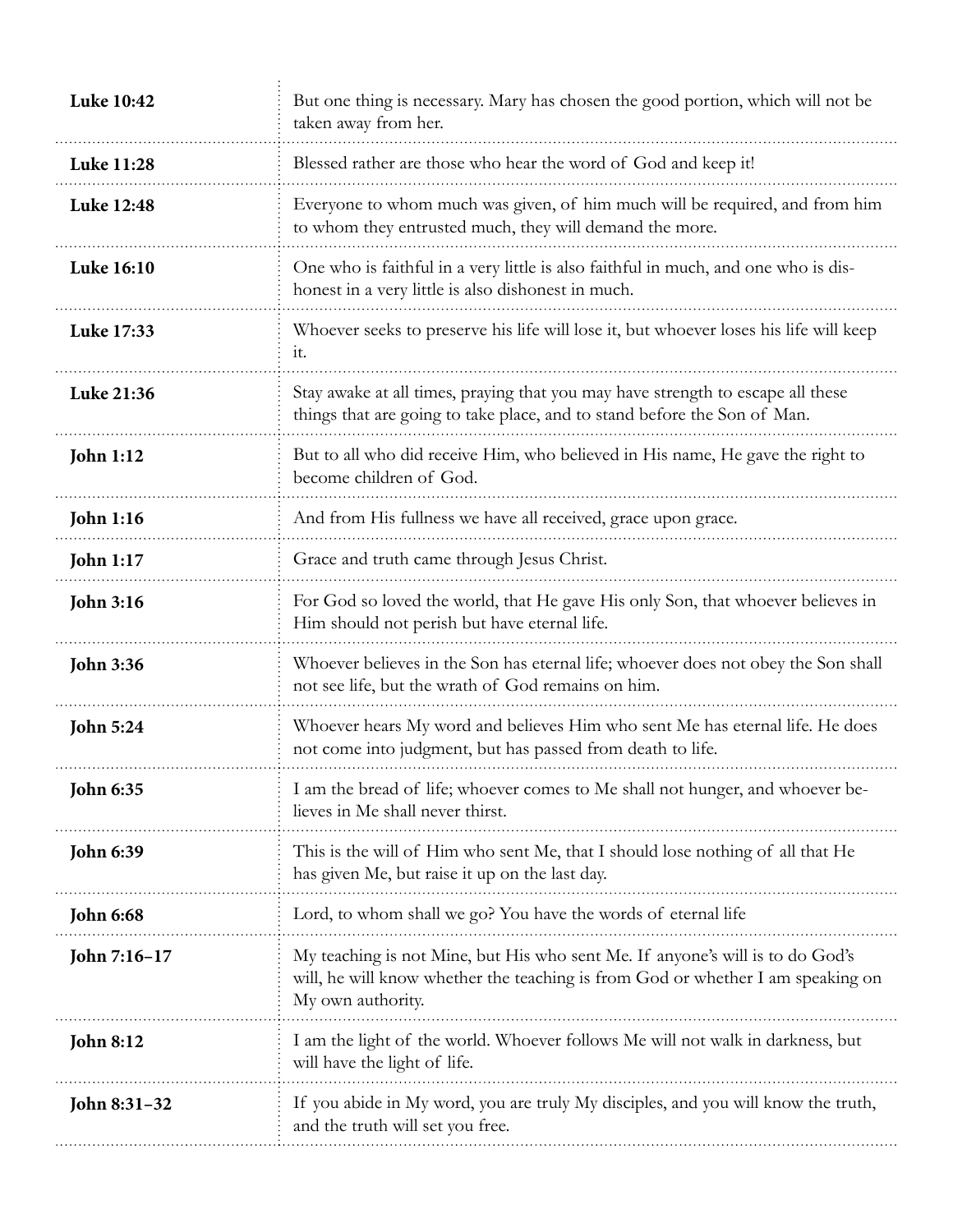| <b>John 10:11</b> | I am the good shepherd. The good shepherd lays down His life for the sheep.                                                                                                                          |
|-------------------|------------------------------------------------------------------------------------------------------------------------------------------------------------------------------------------------------|
| <b>John 10:14</b> | I am the good shepherd. I know My own and My own know Me.                                                                                                                                            |
| John 10:27-28     | My sheep hear My voice, and I know them, and they follow Me. I give them eter-<br>nal life, and they will never perish, and no one will snatch them out of My hand.                                  |
| John 12:36        | While you have the light, believe in the light, that you may become sons of light.                                                                                                                   |
| <b>John 13:17</b> | If you know these things, blessed are you if you do them.                                                                                                                                            |
| <b>John 14:6</b>  | I am the way, and the truth, and the life. No one comes to the Father except<br>through Me.                                                                                                          |
| John 14:15        | If you love Me, you will keep My commandments.                                                                                                                                                       |
| <b>John 14:21</b> | Whoever has My commandments and keeps them, he it is who loves Me. And<br>he who loves Me will be loved by My Father, and I will love him and manifest<br>Myself to him.                             |
| <b>John 14:27</b> | Peace I leave with you; My peace I give to you. Not as the world gives do I give<br>to you. Let not your hearts be troubled, neither let them be afraid.                                             |
| <b>John 15:5</b>  | I am the vine; you are the branches. Whoever abides in Me and I in him, he it is<br>that bears much fruit, for apart from Me you can do nothing.                                                     |
| John 15:9-10      | As the Father has loved Me, so have I loved you. Abide in My love. If you keep<br>My commandments, you will abide in My love, just as I have kept My Father's<br>commandments and abide in His love. |
| <b>John 17:3</b>  | And this is eternal life, that they know You the only true God, and Jesus Christ<br>whom You have sent.                                                                                              |
| John 17:11        | And I am no longer in the world, but they are in the world, and I am coming to<br>You. Holy Father, keep them in Your name, which You have given Me, that they<br>may be one, even as We are one.    |
| John 17:15        | I do not ask that You take them out of the world, but that You keep them from<br>the evil one.                                                                                                       |
| <b>John 18:37</b> | Everyone who is of the truth listens to My voice.                                                                                                                                                    |
| <b>Acts 4:12</b>  | There is no other name under heaven given among men by which we must be<br>saved.                                                                                                                    |
| <b>Acts 10:35</b> | But in every nation anyone who fears Him and does what is right is acceptable to<br>Him.                                                                                                             |
| Acts 20:32        | And now I commend you to God and to the word of His grace, which is able to<br>build you up and to give you the inheritance among all those who are sanctified.                                      |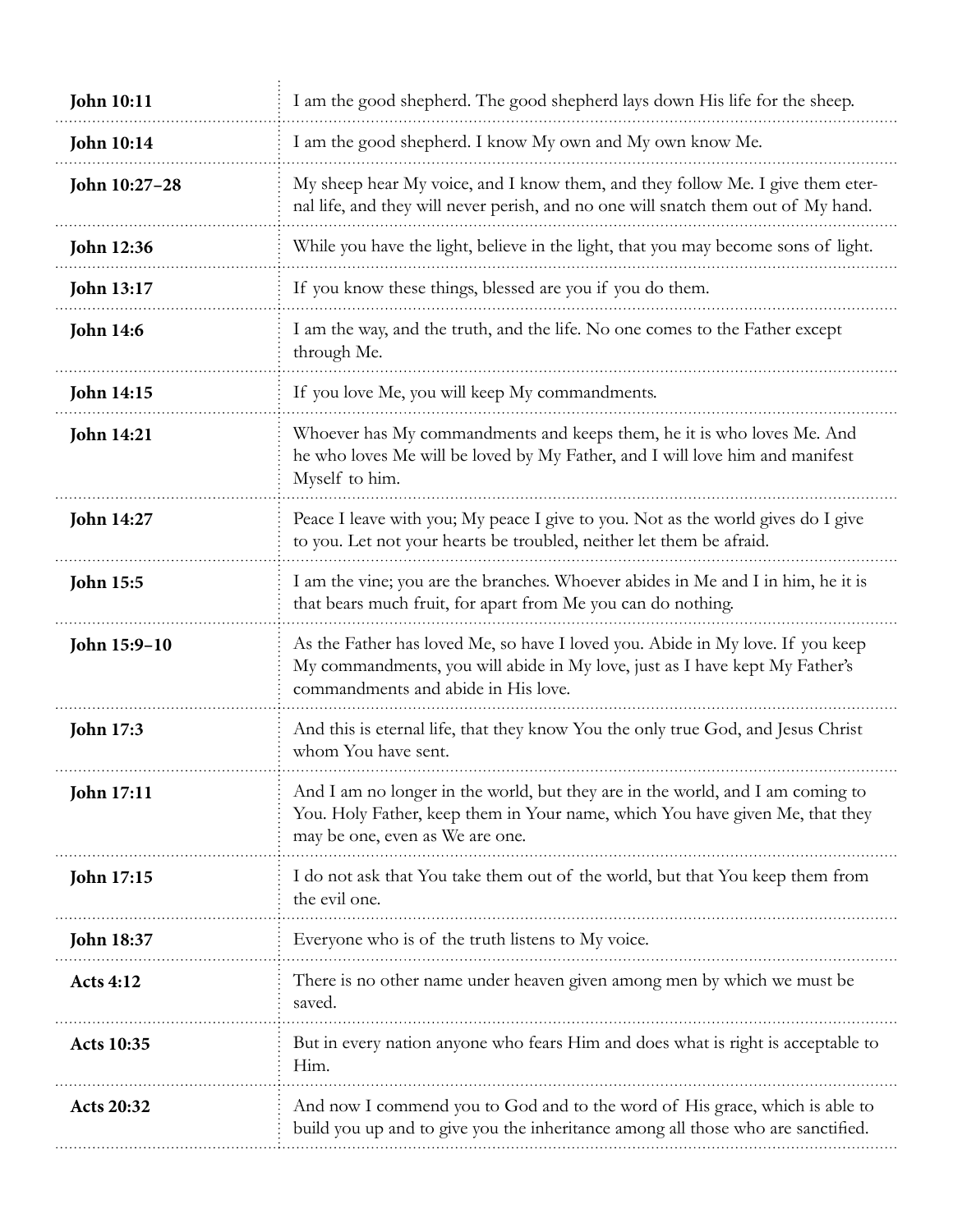| <b>Acts 24:16</b>     | So I always take pains to have a clear conscience toward both God and man.                                                                                                                                                                                          |
|-----------------------|---------------------------------------------------------------------------------------------------------------------------------------------------------------------------------------------------------------------------------------------------------------------|
| Romans 1:16           | I am not ashamed of the gospel, for it is the power of God for salvation to ev-<br>eryone who believes.                                                                                                                                                             |
| Romans 1:17           | The righteous shall live by faith.                                                                                                                                                                                                                                  |
| <b>Romans 6:11-12</b> | So you also must consider yourselves dead to sin and alive to God in Christ Jesus.<br>Let not sin therefore reign in your mortal body, to make you obey its passions.                                                                                               |
| Romans 8:6            | For to set the mind on the flesh is death, but to set the mind on the Spirit is life<br>and peace.                                                                                                                                                                  |
| Romans 8:14           | For all who are led by the Spirit of God are sons of God.                                                                                                                                                                                                           |
| <b>Romans 8:38-39</b> | For I am sure that neither death nor life, nor angels nor rulers, nor things pres-<br>ent nor things to come, nor powers, nor height nor depth, nor anything else in<br>all creation, will be able to separate us from the love of God in Christ Jesus our<br>Lord. |
| Romans 10:9           | If you confess with your mouth that Jesus is Lord and believe in your heart that<br>God raised Him from the dead, you will be saved.                                                                                                                                |
| Romans 10:11          | Everyone who believes in Him will not be put to shame.                                                                                                                                                                                                              |
| Romans 12:2           | Do not be conformed to this world, but be transformed by the renewal of your<br>mind, that by testing you may discern what is the will of God, what is good and<br>acceptable and perfect.                                                                          |
| Romans 12:12          | Rejoice in hope, be patient in tribulation, be constant in prayer.                                                                                                                                                                                                  |
| Romans 12:21          | Do not be overcome by evil, but overcome evil with good.                                                                                                                                                                                                            |
| Romans 14:8           | For if we live, we live to the Lord, and if we die, we die to the Lord. So then,<br>whether we live or whether we die, we are the Lord's.                                                                                                                           |
| Romans 14:17          | For the kingdom of God is not a matter of eating and drinking but of righteous-<br>ness and peace and joy in the Holy Spirit.                                                                                                                                       |
| Romans 15:13          | May the God of hope fill you with all joy and peace in believing, so that by the<br>power of the Holy Spirit you may abound in hope.                                                                                                                                |
| 1 Corinthians 1:7-9   | Our Lord Jesus Christ, who will sustain you to the end, guiltless in the day of our<br>Lord Jesus Christ. God is faithful, by whom you were called into the fellowship<br>of His Son, Jesus Christ our Lord.                                                        |
| 1 Corinthians 1:30    | Because of Him you are in Christ Jesus, who became to us wisdom from God,<br>righteousness and sanctification and redemption.                                                                                                                                       |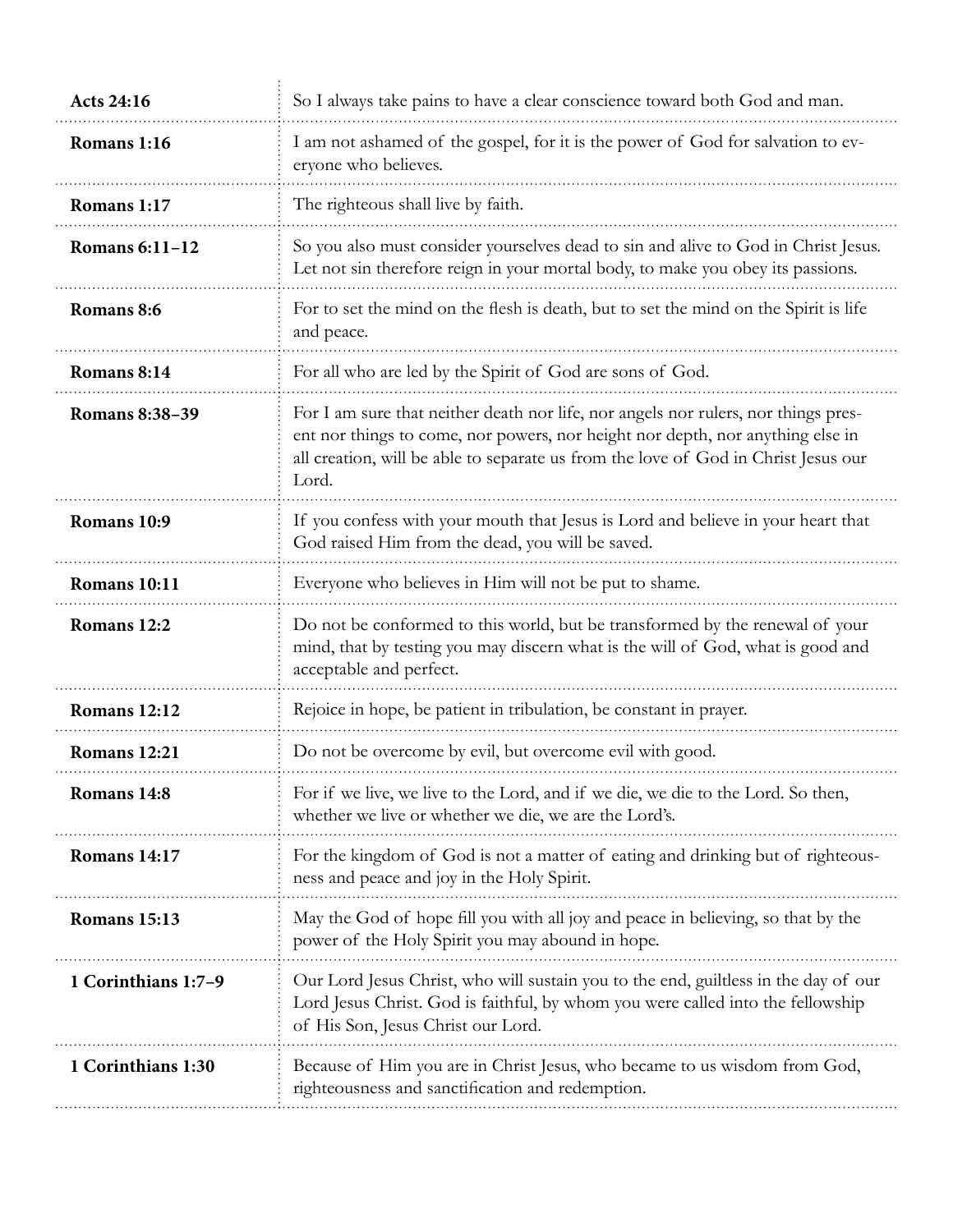| 1 Corinthians 3:16-17 | Do you not know that you are God's temple and that God's Spirit dwells in you?<br>If anyone destroys God's temple, God will destroy him. For God's temple is holy,<br>and you are that temple. |
|-----------------------|------------------------------------------------------------------------------------------------------------------------------------------------------------------------------------------------|
| 1 Corinthians 6:20    | You were bought with a price. So glorify God in your body.                                                                                                                                     |
| 1 Corinthians 7:23    | You were bought with a price; do not become slaves of men.                                                                                                                                     |
| 1 Corinthians 10:12   | Let anyone who thinks that he stands take heed lest he fall.                                                                                                                                   |
| 1 Corinthians 13:13   | So now faith, hope, and love abide, these three; but the greatest of these is love.                                                                                                            |
| 1 Corinthians 14:20   | Brothers, do not be children in your thinking. Be infants in evil, but in your<br>thinking be mature.                                                                                          |
| 1 Corinthians 15:58   | Be steadfast, immovable, always abounding in the work of the Lord, knowing<br>that in the Lord your labor is not in vain.                                                                      |
| 1 Corinthians 16:13   | Be watchful, stand firm in the faith, act like men, be strong.                                                                                                                                 |
| 2 Corinthians 1:21-22 | And it is God who establishes us with you in Christ, and has anointed us, and<br>who has also put His seal on us and given us His Spirit in our hearts as a guaran-<br>tee.                    |
| 2 Corinthians 5:10    | For we must all appear before the judgment seat of Christ, so that each one may<br>receive what is due for what he has done in the body, whether good or evil.                                 |
| 2 Corinthians 6:1     | Working together with Him, then, we appeal to you not to receive the grace of<br>God in vain.                                                                                                  |
| 2 Corinthians 6:18    | "I will be a father to you, and you shall be sons and daughters to Me, says the<br>Lord Almighty."                                                                                             |
| 2 Corinthians 7:1     | Since we have these promises, beloved, let us cleanse ourselves from every defile-<br>ment of body and spirit, bringing holiness to completion in the fear of God.                             |
| 2 Corinthians 8:5     | But they gave themselves first to the Lord.                                                                                                                                                    |
| 2 Corinthians 9:6     | Whoever sows sparingly will also reap sparingly, and whoever sows bountifully<br>will also reap bountifully.                                                                                   |
| 2 Corinthians 12:9    | My grace is sufficient for you, for My power is made perfect in weakness.                                                                                                                      |
| 2 Corinthians 13:14   | "The grace of the Lord Jesus Christ and the love of God and the fellowship of<br>the Holy Spirit be with you all.                                                                              |
| Galatians 2:20        | "It is no longer I who live, but Christ who lives in me. And the life I now live in<br>the flesh I live by faith in the Son of God, who loved me and gave Himself for<br>me.                   |
| Galatians 5:16        | Walk by the Spirit, and you will not gratify the desires of the flesh.                                                                                                                         |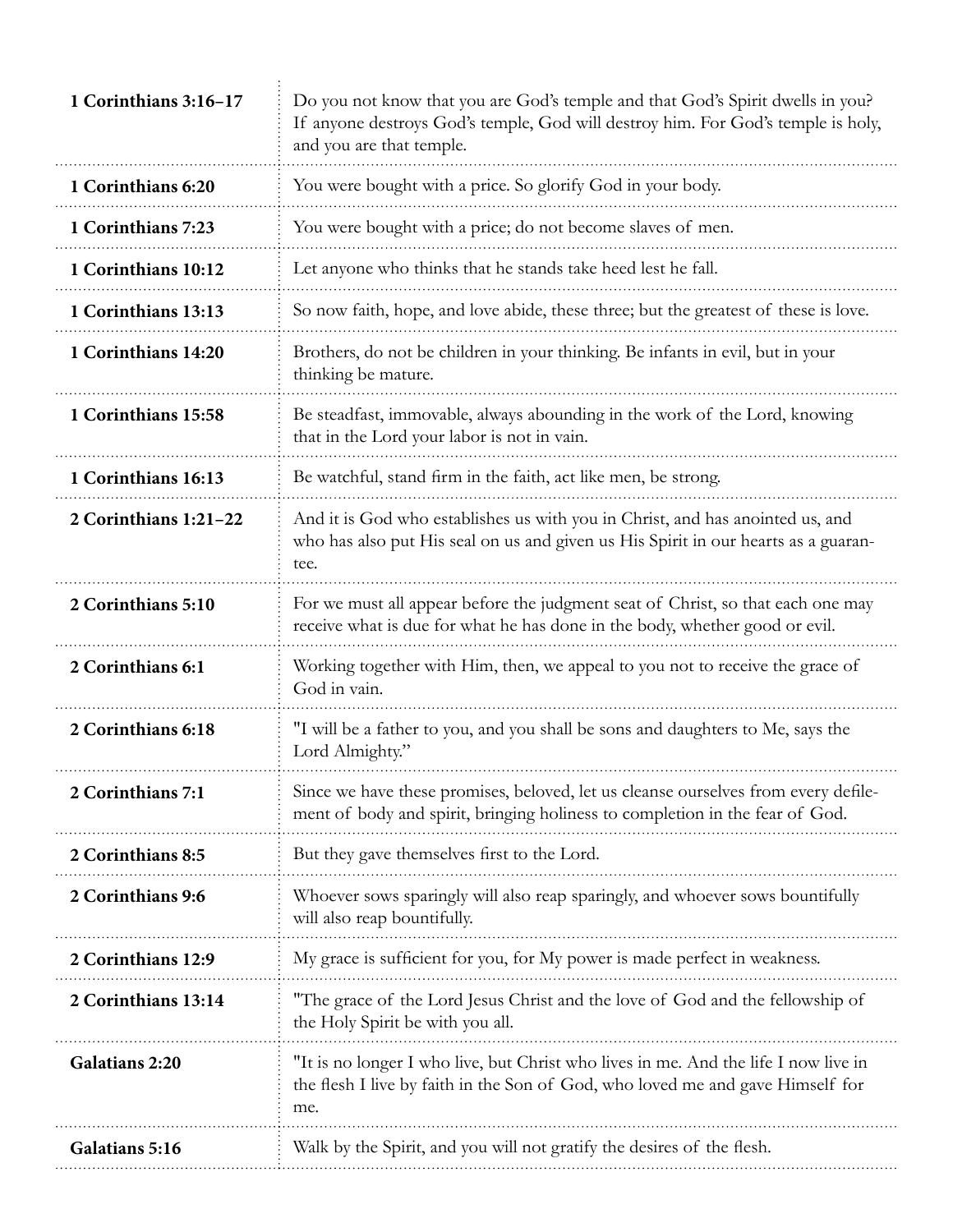| And those who belong to Christ Jesus have crucified the flesh with its passions<br><b>Galatians 5:24</b><br>and desires.<br>Do not be deceived: God is not mocked, for whatever one sows, that will he also<br>Galatians 6:7-8<br>reap. For the one who sows to his own flesh will from the flesh reap corruption,<br>but the one who sows to the Spirit will from the Spirit reap eternal life.<br>And let us not grow weary of doing good, for in due season we will reap, if we<br>Galatians 6:9<br>do not give up.<br>Blessed be the God and Father of our Lord Jesus Christ, who has blessed us in<br><b>Ephesians 1:3</b><br>Christ with every spiritual blessing in the heavenly places.<br>For by grace you have been saved through faith. And this is not your own doing;<br>Ephesians 2:8-9<br>it is the gift of God, not a result of works, so that no one may boast.<br>"We are His workmanship, created in Christ Jesus for good works, which God<br>Ephesians 2:10<br>prepared beforehand, that we should walk in them.<br>[I bow my knees before the Father,] that you, being rooted and grounded in<br>Ephesian $3:14-21$<br>love, may have strength to comprehend with all the saints what is the breadth<br>and length and height and depth, and to know the love of Christ that surpass-<br>es knowledge, that you may be filled with all the fullness of God. Now to Him<br>who is able to do far more abundantly than all that we ask or think, according to<br>the power at work within us, to Him be glory in the church and in Christ Jesus<br>throughout all generations, forever and ever. Amen.<br>I therefore, a prisoner for the Lord, urge you to walk in a manner worthy of the<br><b>Ephesians 4:1</b><br>calling to which you have been called.<br>Now you are light in the Lord. Walk as children of light.<br><b>Ephesians 5:8</b><br>Do not be foolish, but understand what the will of the Lord is.<br>Ephesians 5:17<br>"I am sure of this, that He who began a good work in you will bring it to com-<br>Philippians 1:6<br>pletion at the day of Jesus Christ.<br>"It is my prayer that your love may abound more and more, with knowledge and<br>Philippians 1:9-11<br>all discernment, so that you may approve what is excellent, and so be pure and<br>blameless for the day of Christ, filled with the fruit of righteousness that comes<br>through Jesus Christ, to the glory and praise of God.<br>For to me to live is Christ, and to die is gain.<br>Philippians 1:21<br>Let your manner of life be worthy of the gospel of Christ.<br>Philippians 1:27<br>Have this mind among yourselves, which is yours in Christ Jesus.<br>Philippians 2:5 | Galatians 5:22-23 | The fruit of the Spirit is love, joy, peace, patience, kindness, goodness, faithful-<br>ness, gentleness, self-control. |
|------------------------------------------------------------------------------------------------------------------------------------------------------------------------------------------------------------------------------------------------------------------------------------------------------------------------------------------------------------------------------------------------------------------------------------------------------------------------------------------------------------------------------------------------------------------------------------------------------------------------------------------------------------------------------------------------------------------------------------------------------------------------------------------------------------------------------------------------------------------------------------------------------------------------------------------------------------------------------------------------------------------------------------------------------------------------------------------------------------------------------------------------------------------------------------------------------------------------------------------------------------------------------------------------------------------------------------------------------------------------------------------------------------------------------------------------------------------------------------------------------------------------------------------------------------------------------------------------------------------------------------------------------------------------------------------------------------------------------------------------------------------------------------------------------------------------------------------------------------------------------------------------------------------------------------------------------------------------------------------------------------------------------------------------------------------------------------------------------------------------------------------------------------------------------------------------------------------------------------------------------------------------------------------------------------------------------------------------------------------------------------------------------------------------------------------------------------------------------------------------------------------------------------------------------------------------------------------------------------------------------------------------------------------------------------------------|-------------------|-------------------------------------------------------------------------------------------------------------------------|
|                                                                                                                                                                                                                                                                                                                                                                                                                                                                                                                                                                                                                                                                                                                                                                                                                                                                                                                                                                                                                                                                                                                                                                                                                                                                                                                                                                                                                                                                                                                                                                                                                                                                                                                                                                                                                                                                                                                                                                                                                                                                                                                                                                                                                                                                                                                                                                                                                                                                                                                                                                                                                                                                                                |                   |                                                                                                                         |
|                                                                                                                                                                                                                                                                                                                                                                                                                                                                                                                                                                                                                                                                                                                                                                                                                                                                                                                                                                                                                                                                                                                                                                                                                                                                                                                                                                                                                                                                                                                                                                                                                                                                                                                                                                                                                                                                                                                                                                                                                                                                                                                                                                                                                                                                                                                                                                                                                                                                                                                                                                                                                                                                                                |                   |                                                                                                                         |
|                                                                                                                                                                                                                                                                                                                                                                                                                                                                                                                                                                                                                                                                                                                                                                                                                                                                                                                                                                                                                                                                                                                                                                                                                                                                                                                                                                                                                                                                                                                                                                                                                                                                                                                                                                                                                                                                                                                                                                                                                                                                                                                                                                                                                                                                                                                                                                                                                                                                                                                                                                                                                                                                                                |                   |                                                                                                                         |
|                                                                                                                                                                                                                                                                                                                                                                                                                                                                                                                                                                                                                                                                                                                                                                                                                                                                                                                                                                                                                                                                                                                                                                                                                                                                                                                                                                                                                                                                                                                                                                                                                                                                                                                                                                                                                                                                                                                                                                                                                                                                                                                                                                                                                                                                                                                                                                                                                                                                                                                                                                                                                                                                                                |                   |                                                                                                                         |
|                                                                                                                                                                                                                                                                                                                                                                                                                                                                                                                                                                                                                                                                                                                                                                                                                                                                                                                                                                                                                                                                                                                                                                                                                                                                                                                                                                                                                                                                                                                                                                                                                                                                                                                                                                                                                                                                                                                                                                                                                                                                                                                                                                                                                                                                                                                                                                                                                                                                                                                                                                                                                                                                                                |                   |                                                                                                                         |
|                                                                                                                                                                                                                                                                                                                                                                                                                                                                                                                                                                                                                                                                                                                                                                                                                                                                                                                                                                                                                                                                                                                                                                                                                                                                                                                                                                                                                                                                                                                                                                                                                                                                                                                                                                                                                                                                                                                                                                                                                                                                                                                                                                                                                                                                                                                                                                                                                                                                                                                                                                                                                                                                                                |                   |                                                                                                                         |
|                                                                                                                                                                                                                                                                                                                                                                                                                                                                                                                                                                                                                                                                                                                                                                                                                                                                                                                                                                                                                                                                                                                                                                                                                                                                                                                                                                                                                                                                                                                                                                                                                                                                                                                                                                                                                                                                                                                                                                                                                                                                                                                                                                                                                                                                                                                                                                                                                                                                                                                                                                                                                                                                                                |                   |                                                                                                                         |
|                                                                                                                                                                                                                                                                                                                                                                                                                                                                                                                                                                                                                                                                                                                                                                                                                                                                                                                                                                                                                                                                                                                                                                                                                                                                                                                                                                                                                                                                                                                                                                                                                                                                                                                                                                                                                                                                                                                                                                                                                                                                                                                                                                                                                                                                                                                                                                                                                                                                                                                                                                                                                                                                                                |                   |                                                                                                                         |
|                                                                                                                                                                                                                                                                                                                                                                                                                                                                                                                                                                                                                                                                                                                                                                                                                                                                                                                                                                                                                                                                                                                                                                                                                                                                                                                                                                                                                                                                                                                                                                                                                                                                                                                                                                                                                                                                                                                                                                                                                                                                                                                                                                                                                                                                                                                                                                                                                                                                                                                                                                                                                                                                                                |                   |                                                                                                                         |
|                                                                                                                                                                                                                                                                                                                                                                                                                                                                                                                                                                                                                                                                                                                                                                                                                                                                                                                                                                                                                                                                                                                                                                                                                                                                                                                                                                                                                                                                                                                                                                                                                                                                                                                                                                                                                                                                                                                                                                                                                                                                                                                                                                                                                                                                                                                                                                                                                                                                                                                                                                                                                                                                                                |                   |                                                                                                                         |
|                                                                                                                                                                                                                                                                                                                                                                                                                                                                                                                                                                                                                                                                                                                                                                                                                                                                                                                                                                                                                                                                                                                                                                                                                                                                                                                                                                                                                                                                                                                                                                                                                                                                                                                                                                                                                                                                                                                                                                                                                                                                                                                                                                                                                                                                                                                                                                                                                                                                                                                                                                                                                                                                                                |                   |                                                                                                                         |
|                                                                                                                                                                                                                                                                                                                                                                                                                                                                                                                                                                                                                                                                                                                                                                                                                                                                                                                                                                                                                                                                                                                                                                                                                                                                                                                                                                                                                                                                                                                                                                                                                                                                                                                                                                                                                                                                                                                                                                                                                                                                                                                                                                                                                                                                                                                                                                                                                                                                                                                                                                                                                                                                                                |                   |                                                                                                                         |
|                                                                                                                                                                                                                                                                                                                                                                                                                                                                                                                                                                                                                                                                                                                                                                                                                                                                                                                                                                                                                                                                                                                                                                                                                                                                                                                                                                                                                                                                                                                                                                                                                                                                                                                                                                                                                                                                                                                                                                                                                                                                                                                                                                                                                                                                                                                                                                                                                                                                                                                                                                                                                                                                                                |                   |                                                                                                                         |
|                                                                                                                                                                                                                                                                                                                                                                                                                                                                                                                                                                                                                                                                                                                                                                                                                                                                                                                                                                                                                                                                                                                                                                                                                                                                                                                                                                                                                                                                                                                                                                                                                                                                                                                                                                                                                                                                                                                                                                                                                                                                                                                                                                                                                                                                                                                                                                                                                                                                                                                                                                                                                                                                                                |                   |                                                                                                                         |
|                                                                                                                                                                                                                                                                                                                                                                                                                                                                                                                                                                                                                                                                                                                                                                                                                                                                                                                                                                                                                                                                                                                                                                                                                                                                                                                                                                                                                                                                                                                                                                                                                                                                                                                                                                                                                                                                                                                                                                                                                                                                                                                                                                                                                                                                                                                                                                                                                                                                                                                                                                                                                                                                                                |                   |                                                                                                                         |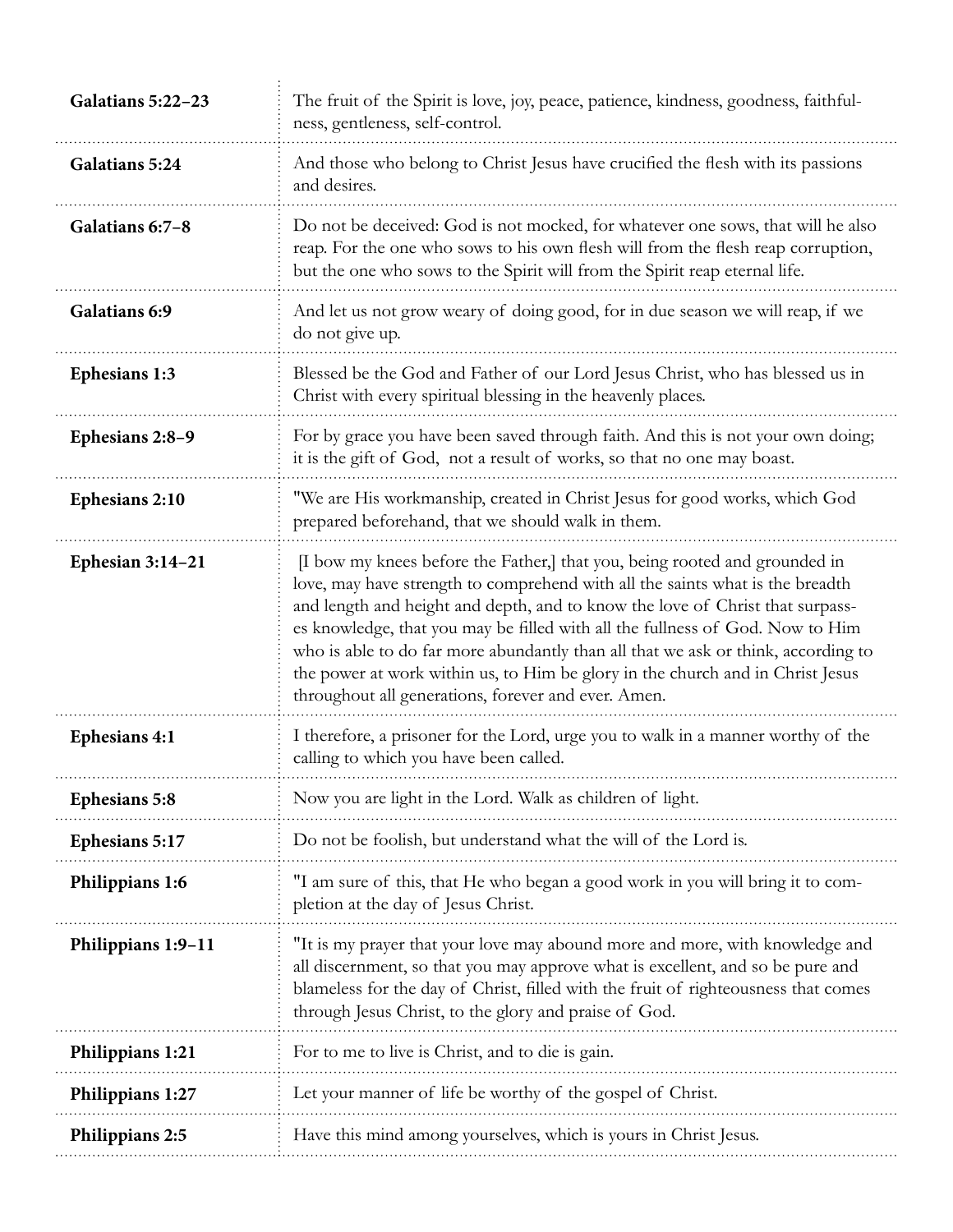| Philippians 3:12        | Not that I have already obtained this or am already perfect, but I press on to<br>make it my own, because Christ Jesus has made me His own.                                                                                                                                                                                                  |
|-------------------------|----------------------------------------------------------------------------------------------------------------------------------------------------------------------------------------------------------------------------------------------------------------------------------------------------------------------------------------------|
| Philippians 3:14        | I press on toward the goal for the prize of the upward call of God in Christ<br>Jesus.                                                                                                                                                                                                                                                       |
| Philippians 4:8         | Whatever is true, whatever is honorable, whatever is just, whatever is pure,<br>whatever is lovely, whatever is commendable, if there is any excellence, if there is<br>anything worthy of praise, think about these things.                                                                                                                 |
| Philippians 4:11-13     | "Not that I am speaking of being in need, for I have learned in whatever sit-<br>uation I am to be content. I know how to be brought low, and I know how to<br>abound. In any and every circumstance, I have learned the secret of facing plenty<br>and hunger, abundance and need. I can do all things through Him who strength-<br>ens me. |
| Philippians 4:13        | I can do all things through Him who strengthens me.                                                                                                                                                                                                                                                                                          |
| Colossians 2:6-7        | As you received Christ Jesus the Lord, so walk in Him, rooted and built up in<br>Him and established in the faith, just as you were taught, abounding in thanksgiv-<br>ing.                                                                                                                                                                  |
| <b>Colossians 3:2</b>   | Set your minds on things that are above, not on things that are on earth.                                                                                                                                                                                                                                                                    |
| Colossians 3:17         | Whatever you do, in word or deed, do everything in the name of the Lord Jesus,<br>giving thanks to God the Father through Him.                                                                                                                                                                                                               |
| 1 Thessalonians 2:11-12 | For you know how, like a father with his children, we exhorted each one of you<br>and encouraged you and charged you to walk in a manner worthy of God, who<br>calls you into His own kingdom and glory.                                                                                                                                     |
| 1 Thessalonians 4:3     | This is the will of God, your sanctification.                                                                                                                                                                                                                                                                                                |
| 1 Thessalonians 5:21    | Test everything; hold fast what is good.                                                                                                                                                                                                                                                                                                     |
| 1 Thessalonians 5:23-24 | The God of peace Himself sanctify you completely, and may your whole spirit<br>and soul and body be kept blameless at the coming of our Lord Jesus Christ. He<br>who calls you is faithful; He will surely do it.                                                                                                                            |
| 2 Thessalonians 2:16-17 | Now may our Lord Jesus Christ Himself, and God our Father, who loved us and<br>gave us eternal comfort and good hope through grace, comfort your hearts and<br>establish them in every good work and word.                                                                                                                                   |
| 1 Timothy 1:5           | The aim of our charge is love that issues from a pure heart and a good con-<br>science and a sincere faith.                                                                                                                                                                                                                                  |
| 1 Timothy 4:8           | Godliness is of value in every way, as it holds promise for the present life and<br>also for the life to come.                                                                                                                                                                                                                               |
| 1 Timothy 6:11          | Pursue righteousness, godliness, faith, love, steadfastness, gentleness.                                                                                                                                                                                                                                                                     |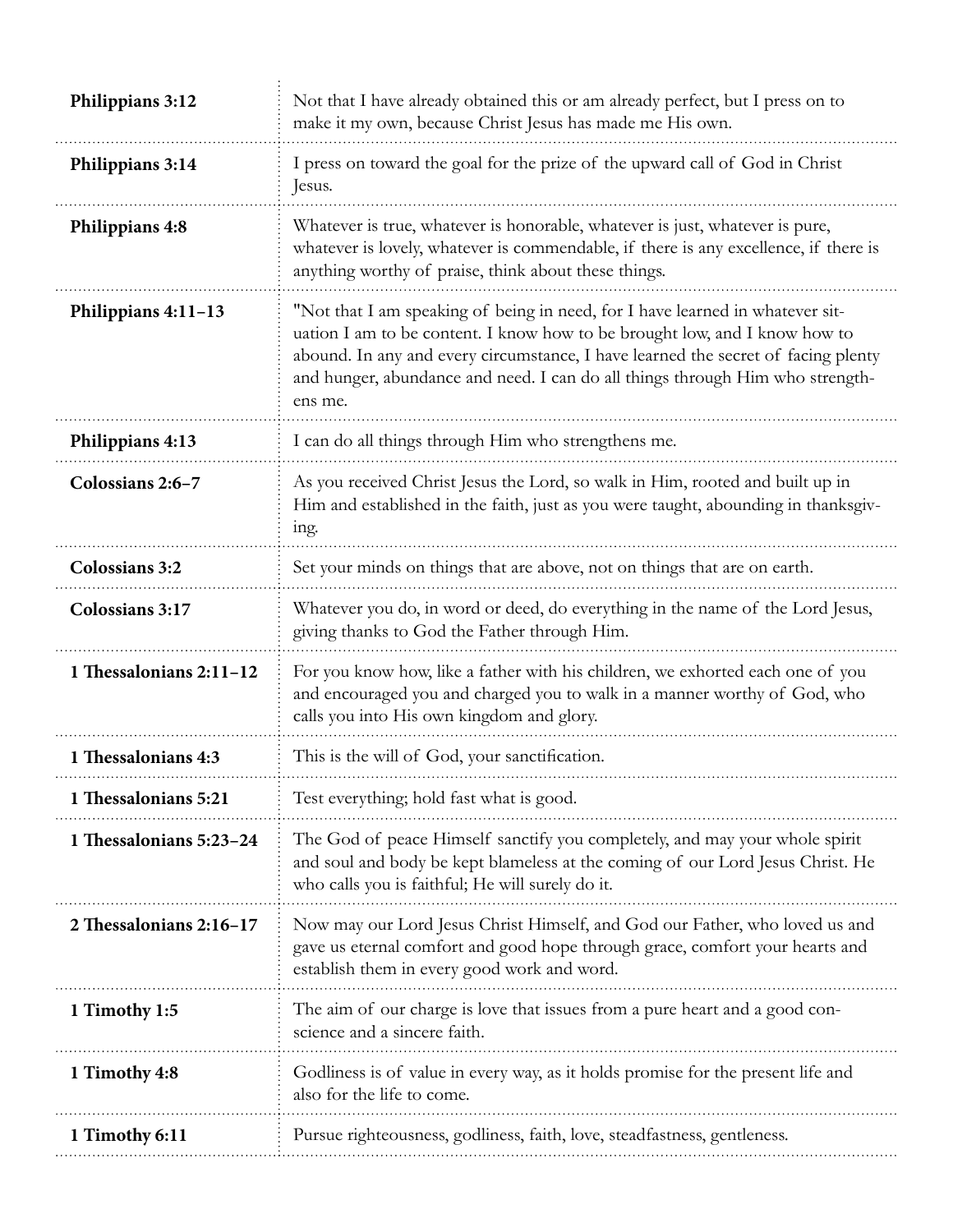| 1 Timothy 6:12    | Fight the good fight of the faith. Take hold of the eternal life to which you were<br>called and about which you made the good confession in the presence of many<br>witnesses.                                                                                                                                            |
|-------------------|----------------------------------------------------------------------------------------------------------------------------------------------------------------------------------------------------------------------------------------------------------------------------------------------------------------------------|
| 1 Timothy 6:13-14 | I charge you in the presence of God, who gives life to all things, and of Christ<br>Jesus, who in His testimony before Pontius Pilate made the good confession, to<br>keep the commandment unstained and free from reproach until the appearing of<br>our Lord Jesus Christ.                                               |
| 2 Timothy 1:8     | Do not be ashamed of the testimony about our Lord.                                                                                                                                                                                                                                                                         |
| 2 Timothy 2:3     | Share in suffering as a good soldier of Christ Jesus.                                                                                                                                                                                                                                                                      |
| 2 Timothy 2:5     | An athlete is not crowned unless he competes according to the rules.                                                                                                                                                                                                                                                       |
| 2 Timothy 2:19    | God's firm foundation stands, bearing this seal: "The Lord knows those who are<br>$His.$ "                                                                                                                                                                                                                                 |
| 2 Timothy 2:22    | Flee youthful passions and pursue righteousness, faith, love, and peace, along<br>with those who call on the Lord from a pure heart.                                                                                                                                                                                       |
| 2 Timothy 3:14-15 | Continue in what you have learned and have firmly believed, knowing from<br>whom you learned it and how from childhood you have been acquainted with the<br>sacred writings, which are able to make you wise for salvation through faith in<br>Christ Jesus.                                                               |
| Philemon 4-6      | I thank my God always when I remember you in my prayers, because I hear of<br>your love and of the faith that you have toward the Lord Jesus and for all the<br>saints, and I pray that the sharing of your faith may become effective for the full<br>knowledge of every good thing that is in us for the sake of Christ. |
| Hebrews 3:7-8     | Today, if you hear His voice, do not harden your hearts.                                                                                                                                                                                                                                                                   |
| Hebrews 10:23     | Let us hold fast the confession of our hope without wavering, for He who prom-<br>ised is faithful.                                                                                                                                                                                                                        |
| Hebrews 10:38-39  | "But my righteous one shall live by faith, and if he shrinks back, my soul has no<br>pleasure in him." But we are not of those who shrink back and are destroyed, but<br>of those who have faith and preserve their souls.                                                                                                 |
| Hebrews 11:6      | And without faith it is impossible to please Him, for whoever would draw near to<br>God must believe that He exists and that He rewards those who seek Him.                                                                                                                                                                |
| Hebrews 12:1-2    | Therefore, since we are surrounded by so great a cloud of witnesses, let us also<br>lay aside every weight, and sin which clings so closely, and let us run with endur-<br>ance the race that is set before us, looking to Jesus, the founder and perfecter of<br>our faith.                                               |
| Hebrews 12:14     | Strive for peace with everyone, and for the holiness without which no one will<br>see the Lord.                                                                                                                                                                                                                            |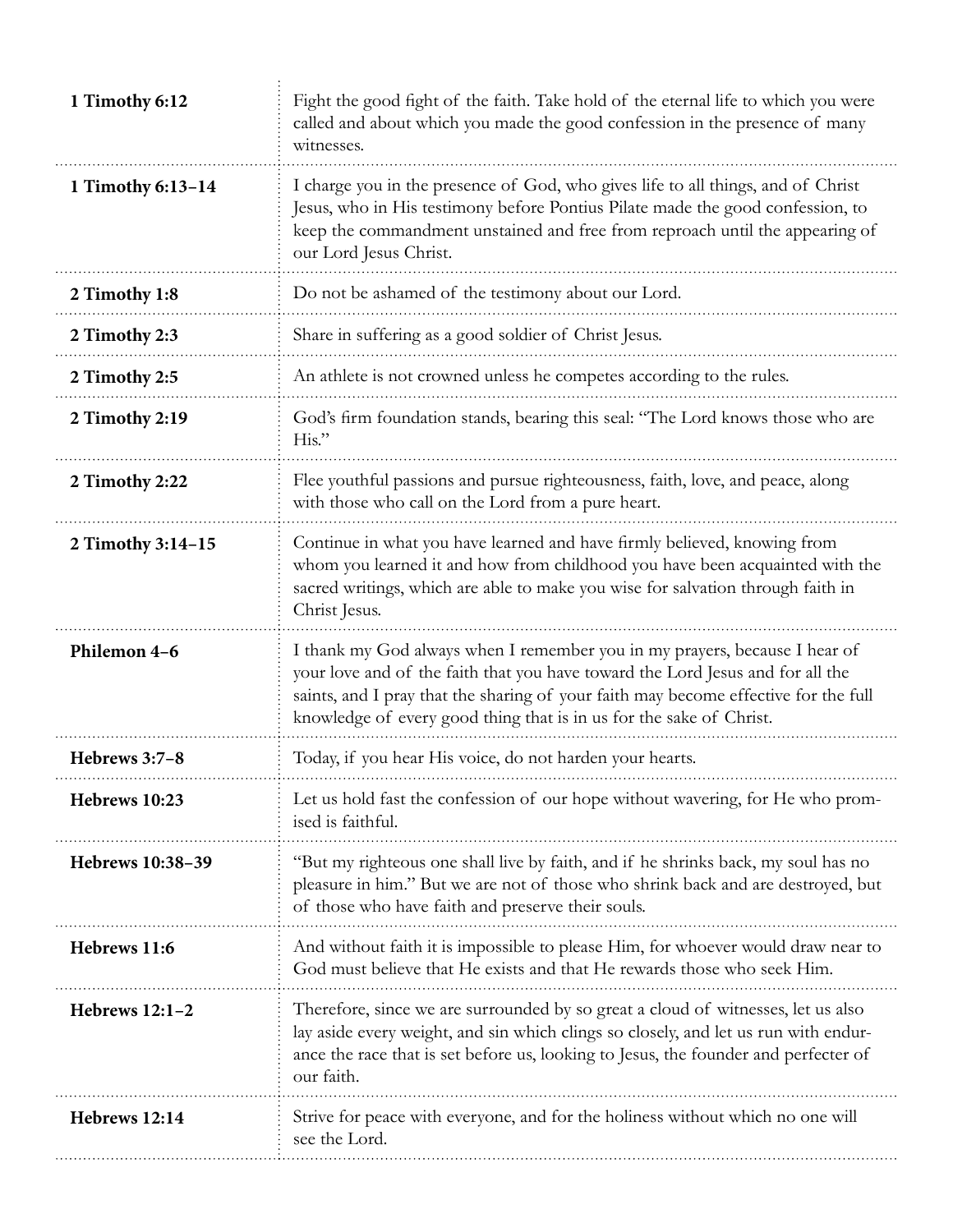| Hebrews 13:8      | Jesus Christ is the same yesterday and today and forever.                                                                                                                                                                                                                                                                             |
|-------------------|---------------------------------------------------------------------------------------------------------------------------------------------------------------------------------------------------------------------------------------------------------------------------------------------------------------------------------------|
| Hebrews 13:9      | It is good for the heart to be strengthened by grace.                                                                                                                                                                                                                                                                                 |
| Hebrews 13:14     | For here we have no lasting city, but we seek the city that is to come.                                                                                                                                                                                                                                                               |
| Hebrews 13:20-21  | Now may the God of peace who brought again from the dead our Lord Jesus,<br>the great shepherd of the sheep, by the blood of the eternal covenant, equip you<br>with everything good that you may do His will, working in us that which is pleas-<br>ing in His sight, through Jesus Christ, to whom be glory forever and ever. Amen. |
| <b>James 1:12</b> | Blessed is the man who remains steadfast under trial, for when he has stood the<br>test he will receive the crown of life, which God has promised to those who love<br>Him.                                                                                                                                                           |
| <b>James 1:17</b> | Every good gift and every perfect gift is from above, coming down from the<br>Father of lights with whom there is no variation or shadow due to change.                                                                                                                                                                               |
| <b>James 1:18</b> | Of His own will He brought us forth by the word of truth, that we should be a<br>kind of firstfruits of his creatures.                                                                                                                                                                                                                |
| James 1:21        | Therefore put away all filthiness and rampant wickedness and receive with meek-<br>ness the implanted word, which is able to save your souls.                                                                                                                                                                                         |
| James 1:22        | But be doers of the word, and not hearers only, deceiving yourselves.                                                                                                                                                                                                                                                                 |
| <b>James 3:13</b> | Who is wise and understanding among you? By his good conduct let him show<br>his works in the meekness of wisdom.                                                                                                                                                                                                                     |
| James 4:7-8       | Submit yourselves therefore to God. Resist the devil, and he will flee from you.<br>Draw near to God, and He will draw near to you.                                                                                                                                                                                                   |
| 1 Peter 1:25      | The word of the Lord remains forever. And this word is the good news that was<br>preached to you.                                                                                                                                                                                                                                     |
| 1 Peter 2:9       | You are a chosen race, a royal priesthood, a holy nation, a people for His own<br>possession, that you may proclaim the excellencies of Him who called you out of<br>darkness into His marvelous light.                                                                                                                               |
| 1 Peter 3:15      | In your hearts honor Christ the Lord as holy, always being prepared to make a<br>defense to anyone who asks you for a reason for the hope that is in you; yet do it<br>with gentleness and respect.                                                                                                                                   |
| 1 Peter 5:8-9     | Be sober-minded; be watchful. Your adversary the devil prowls around like a<br>roaring lion, seeking someone to devour. Resist him, firm in your faith, know-<br>ing that the same kinds of suffering are being experienced by your brotherhood<br>throughout the world.                                                              |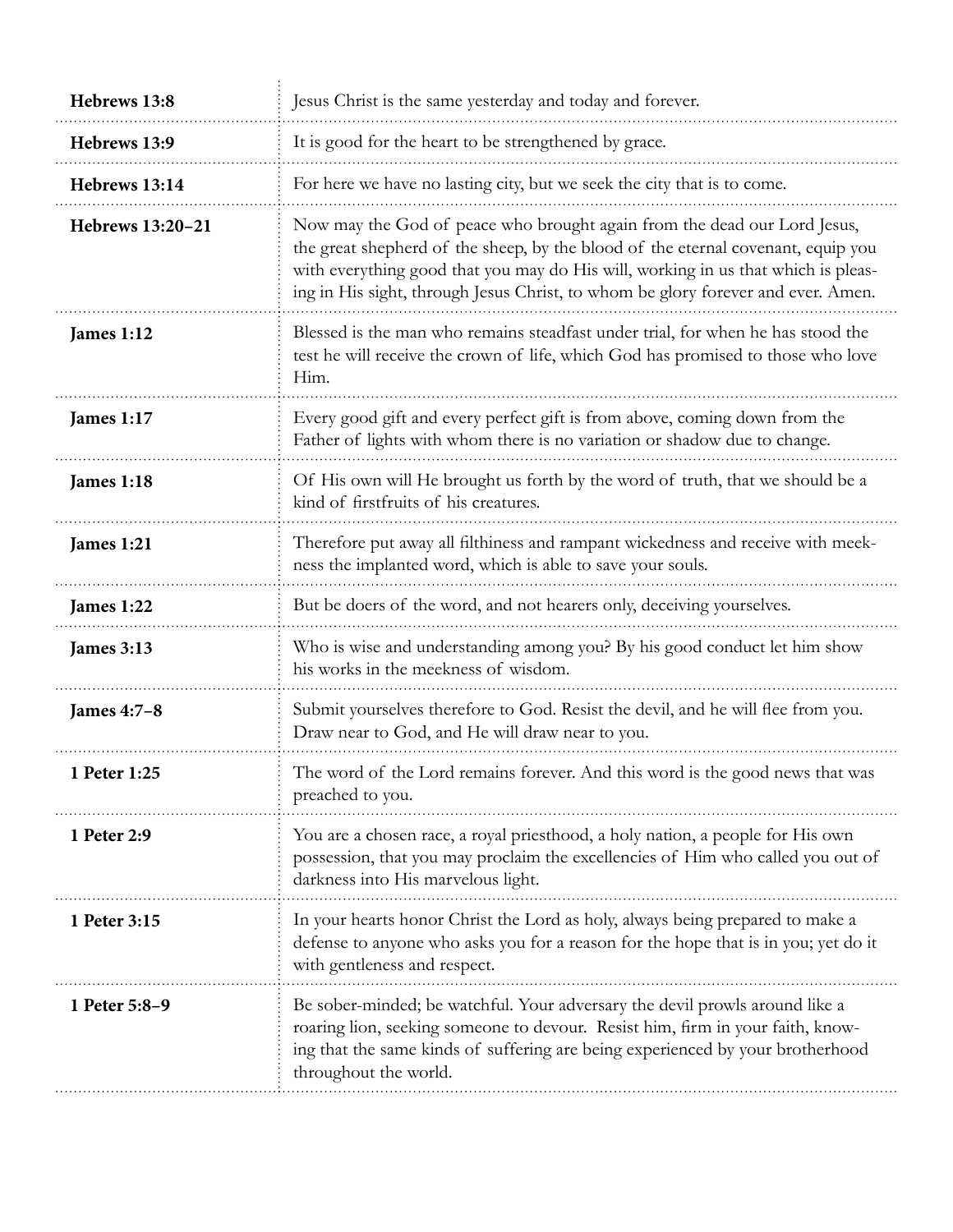| 1 Peter 5:10-11        | After you have suffered a little while, the God of all grace, who has called you to<br>His eternal glory in Christ, will Himself restore, confirm, strengthen, and estab-<br>lish you. To Him be the dominion forever and ever. Amen. |
|------------------------|---------------------------------------------------------------------------------------------------------------------------------------------------------------------------------------------------------------------------------------|
| 2 Peter 3:18           | Grow in the grace and knowledge of our Lord and Savior Jesus Christ.                                                                                                                                                                  |
| 1 John 1:7             | If we walk in the light, as He is in the light, we have fellowship with one another,<br>and the blood of Jesus His Son cleanses us from all sin.                                                                                      |
| 1 John 1:9             | If we confess our sins, He is faithful and just to forgive us our sins and to cleanse<br>us from all unrighteousness.                                                                                                                 |
| 1 John 2:15            | Do not love the world or the things in the world. If anyone loves the world, the<br>love of the Father is not in him.                                                                                                                 |
| 1 John 2:24-25         | Let what you heard from the beginning abide in you. If what you heard from<br>the beginning abides in you, then you too will abide in the Son and in the Father.<br>And this is the promise that He made to us—eternal life.          |
| 1 John 2:28            | And now, little children, abide in Him, so that when He appears we may have<br>confidence and not shrink from Him in shame at His coming.                                                                                             |
| 1 John 3:1             | See what kind of love the Father has given to us, that we should be called chil-<br>dren of God.                                                                                                                                      |
| 1 John 3:7             | Little children, let no one deceive you.                                                                                                                                                                                              |
| 1 John 3:18            | Little children, let us not love in word or talk but in deed and in truth.                                                                                                                                                            |
| 1 John 4:19            | We love because He first loved us.                                                                                                                                                                                                    |
| 1 John 5:3             | For this is the love of God, that we keep His commandments. And His com-<br>mandments are not burdensome.                                                                                                                             |
| 2 John 8               | Watch yourselves, so that you may not lose what we have worked for, but may<br>win a full reward.                                                                                                                                     |
| 2 John 9               | Everyone who goes on ahead and does not abide in the teaching of Christ, does<br>not have God. Whoever abides in the teaching has both the Father and the Son.                                                                        |
| 3 John 4               | I have no greater joy than to hear that my children are walking in the truth.                                                                                                                                                         |
| 3 John 11              | Beloved, do not imitate evil but imitate good. Whoever does good is from God;<br>whoever does evil has not seen God.                                                                                                                  |
| Jude 20-21             | But you, beloved, building yourselves up in your most holy faith and praying in<br>the Holy Spirit, keep yourselves in the love of God, waiting for the mercy of our<br>Lord Jesus Christ that leads to eternal life.                 |
| <b>Revelation 2:10</b> | Be faithful unto death, and I will give you the crown of life.                                                                                                                                                                        |